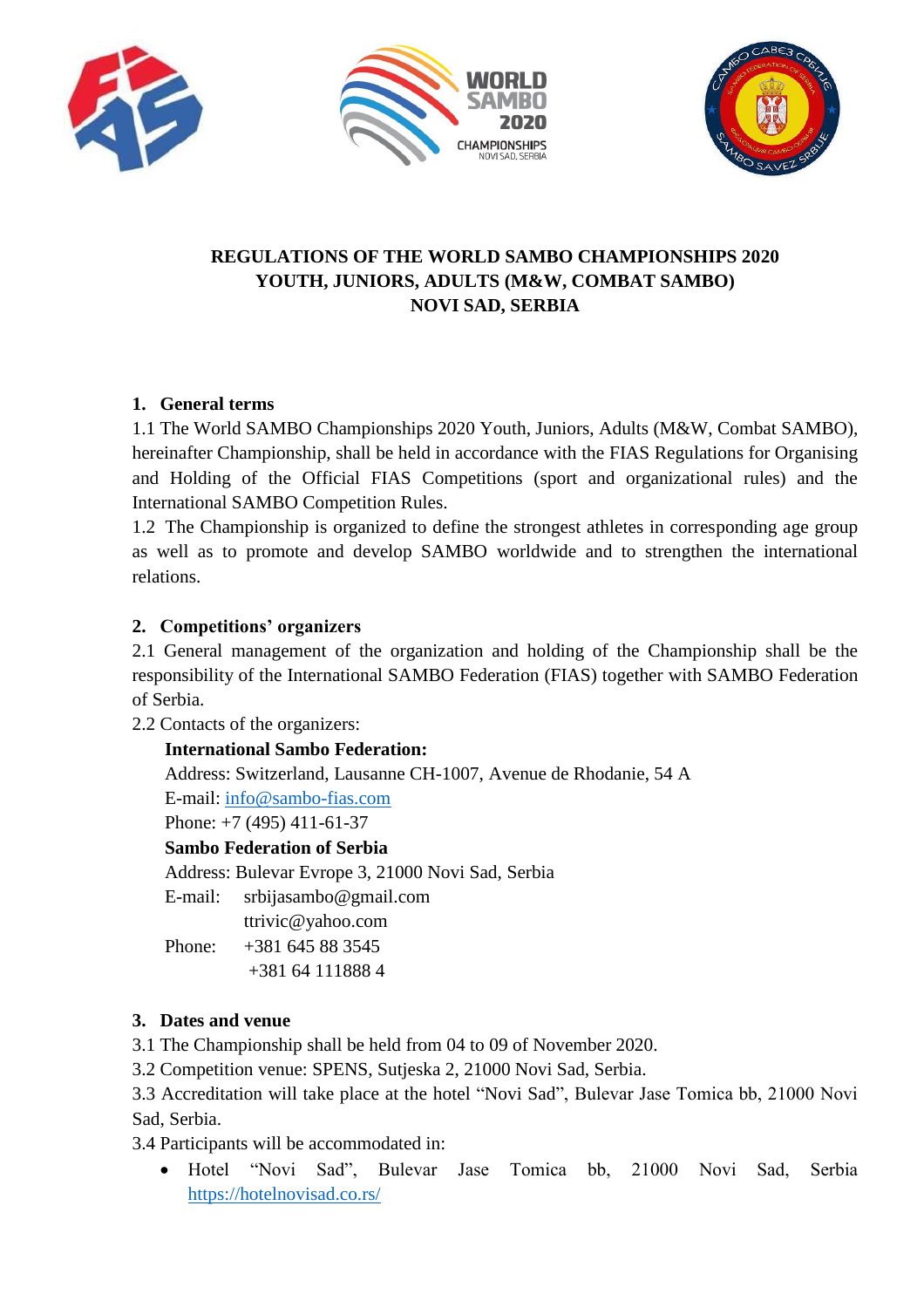Hotel "Ribarsko Ostrvo", Ribarsko ostrvo 4, 21000 Novi Sad, Serbia <https://ribarskoostrvo.rs/>

## **4. Terms of participation**

4.1 The National SAMBO Federations affiliated to FIAS have the right to take part in the Competitions. The NSF should pay the FIAS annual membership fee before the Competitions in order to be able to take part in the competitions.

4.2. Each National SAMBO Federation should cover the cost of athlete's license – **60 USD,**  which includes **the international sports insurance** for the selected competitions from FIAS calendar. For additional information about registration and insurance, please contact the FIAS office: tel.+7 (495) 411-61-37, [info@sambo-fias.com.](mailto:info@sambo-fias.com)

4.3 Each delegation member is allowed to enter the Republic of Serbia if they have a negative PCR test not older than 48 hours, issued by the referent national laboratory of the country they are coming from, i.e. entering the territory of Serbia from.

|                   | W                      |                                                                          |
|-------------------|------------------------|--------------------------------------------------------------------------|
| Youth             |                        | $-40, 44, 48, 52, 56, 60, 65, 70, -48, 52, 56, 60, 65, 70, 75, 81, 87,$  |
| born in 2002-2004 | $\frac{75}{75}$ +75 kg | $+87$ kg                                                                 |
| <b>Juniors</b>    |                        | $-44, 48, 52, 56, 60, 64, 68, 72, -48, 52, 57, 62, 68, 74, 82, 90, 100,$ |
| born in 2000-2002 | $80, +80$ kg           | $+100$ kg                                                                |

4.4 Weight categories:

| Men   | $[52, 57, 62, 68, 74, 82, 90, 100, +100 \text{ kg}]$    |
|-------|---------------------------------------------------------|
| Women | $(48, 52, 56, 60, 64, 68, 72, 80, +80 \text{ kg})$      |
|       | Combat SAMBO   52, 57, 62, 68, 74, 82, 90, 100, +100 kg |

### **5. Technical terms**

5.1 The Championships shall be held in accordance with FIAS Sports and Organization Rules and the International SAMBO Competition Rules. Officiating of the competition shall be entrusted to the panel of referees approved by the Chairman of FIAS Technical Commission.

5.2 Only international category referees, who were appointed by the Chairman of FIAS Technical Commission, will be able to officiate the competition.

5.3 Draw will be conducted manually in public after the weigh-in with random distribution of athletes.

5.4 The repechage system from finalists is applied for Sport SAMBO (Men and Women), Youth, Juniors (Men and Women). Combat SAMBO competitions should be held without any repechage systems. Team medal count is conducted according to the Olympic principle.

5.5 The Organizing Committee guarantees to provide all the participants with the first aid (if necessary).

5.6 According to the Organizing and Holding of the Official FIAS Competitions each competitor is obliged to have a backnumber comprising his last name and his National Olympic Committee abbreviation on the back of his SAMBO uniforms (red & blue).

5.7 During the accreditation, all the countries delegates should provide the Organizing Committee with a short version (not more than 30 seconds) of corresponding national anthem in electronic format and two national flags 2х1m.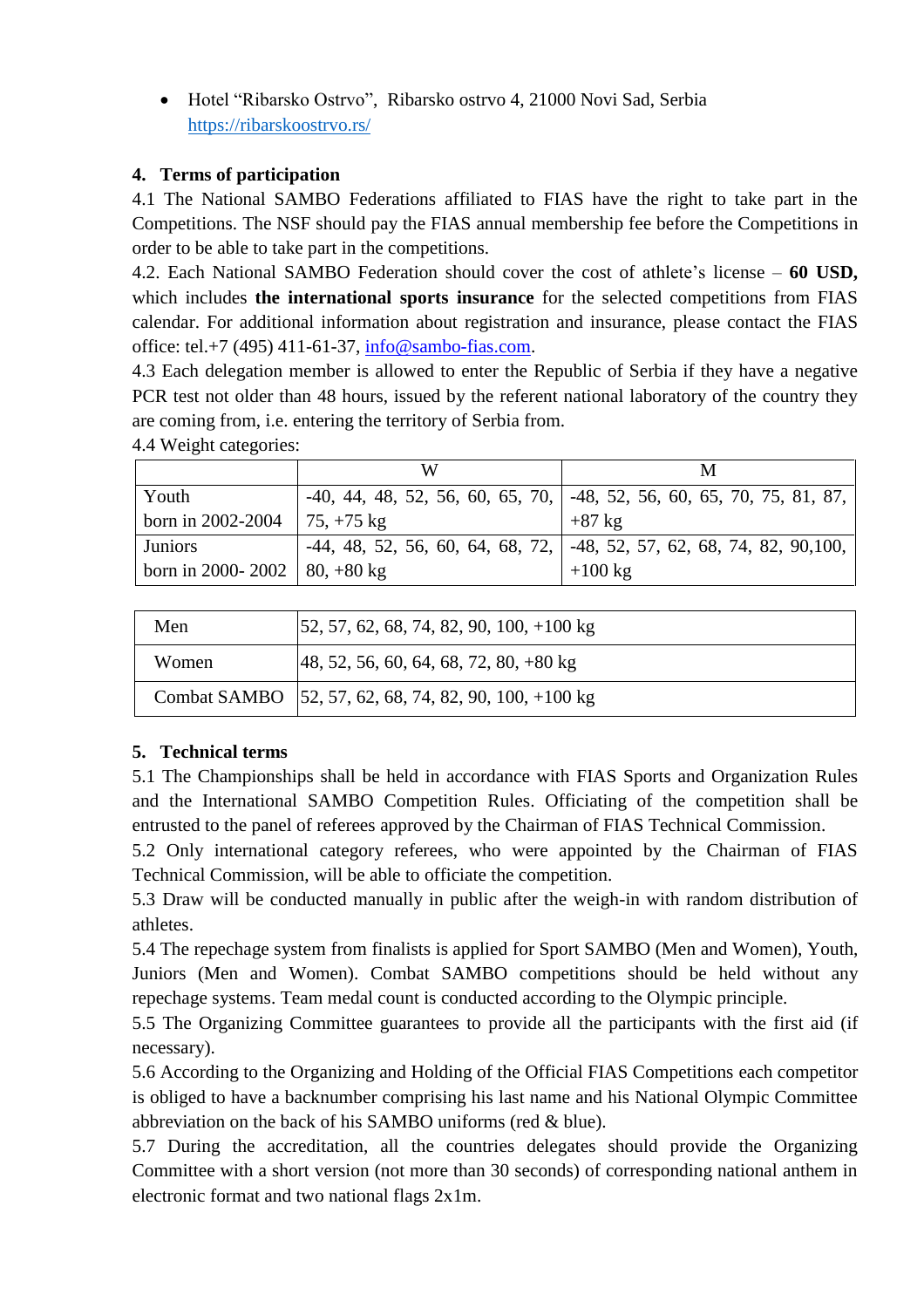### **6. Anti-Doping**

6.1 Doping controls will be conducted by the National Anti-Doping Organization officially recognized by WADA. The selection of the athletes will be carried out in accordance with the FIAS Anti-Doping Rules 2015 which are based on 2015 WADA Code. The selected athletes will be accompanied by an official representative of the Organization since the moment they receive the notice until their arrival to the doping control station. A person of the athlete's choice (his/her representative in accordance with the FIAS Anti-Doping Regulations of 2015) can accompany him/her. In case the Organizing Committee does not provide accreditation card with photography the selected athletes are required to provide to the Doping Control Officer a valid passport or other identification document with photography.

6.2 The teams' representatives must carefully plan their departure date and time after the competition taking into account that the athletes may be chosen for the Doping Control.

## **7. Entries**

7.1 Completed entry forms duly sealed and signed by NSF President or Secretary General shall be sent to the Championships Organizing Committee to the following email address: [srbijasambo@gmail.com](mailto:srbijasambo@gmail.com) and the copy to the following FIAS address: [info@sambo-fias.com](mailto:info@sambo-fias.com)

Entry № 1 – Preliminary form should be sent by **October 5, 2020**

Entry № 2 – Visa form should be sent by **October 5, 2020**

Entry № 3 – Hotel booking should be sent by **October 5, 2020**

Entry № 4 – Travel schedule (arrival/departure) should be sent by **October 5, 2020**

Entry № 5 – Final forms for athletes should be sent by **October 5, 2020**

In case of non-submission of the entry forms in a due time to the Organizing Committee, the delegations shall pay the Organizational Fee at the amount of 150 USD per day.

7.2 Official delegation for the Championship shall include:

## **Adults:**

- 1. President 1
- 2. Head 1
- 3. Coach 3
- 4. Doctor 1
- 6. Masseur 2
- 7. Athletes 27 (1 athlete per weight category)
	- **Total 35**

### **Youth&Juniors:**

- 1.  $Coach 4$
- 2. Athletes  $-40$

### **Total 44**

7.3 Mass media representatives will pass additional accreditation process at the FIAS official website:<https://sambo.sport/ru/media/press/> not later than October 31.

### **8. Financial conditions**

8.1 Each delegation member must pay the Organizational Fee to the Organizing Committee at the amount of 100 USD per day (accommodation and 2 times a day meal). Minimum accommodation period is two (2) days.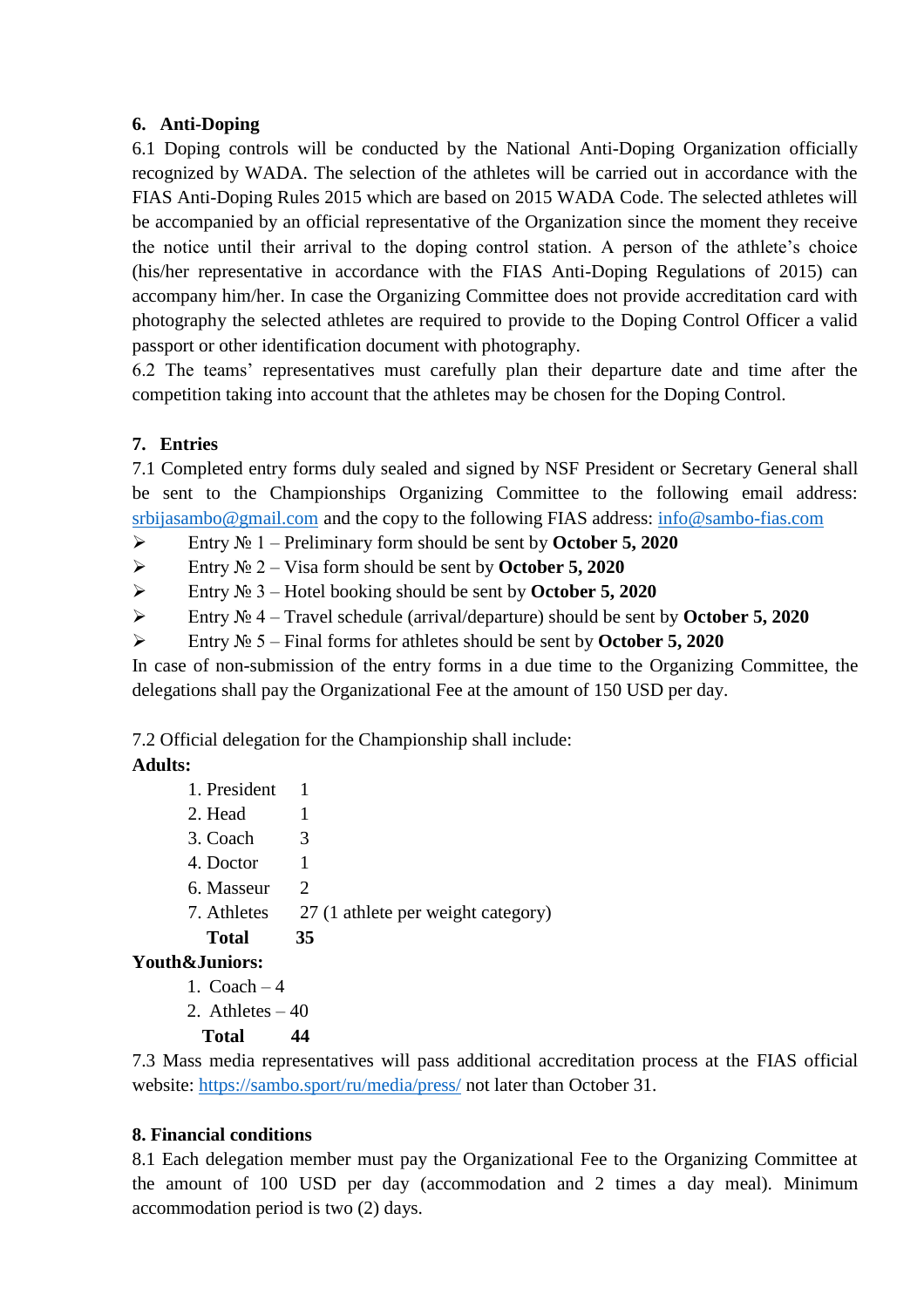8.2 Transfer from **Belgrade airport** to the official Championship hotel and back and from official hotel to the competition venue and back costs 20 USD for each delegation member and to be paid by the national federation.

8.3 The Heads of delegations shall settle all financial issues and met accreditation requirements on the day of arrival. The Payment to be made on site in USD.

### **9.Awarding**

9.1 Prize-winning athletes shall be awarded with medals and diplomas.

9.2 Red SAMBO uniform is required at the official ceremonies.

9.3 During the awarding ceremony national anthem will be played along with raising a flag.

9.6 Three best teams, according to the competition results shall be awarded with cups.

#### **10. Contact details**

#### **Sambo Federation of Serbia**

Address: Bulevar Evrope 3, 21000 Novi Sad, Serbia E-mail: [srbijasambo@gmail.com](mailto:srbijasambo@gmail.com)  [ttrivic@yahoo.com](mailto:ttrivic@yahoo.com) Phone: [+381](tel:+381645883545) 645 88 3545 (Tatjana Trivic) [+381](tel:+38121450199) 64 111 888 4 (Patrik Drid)

#### **11. Bank details**

Intermediary: SWIFT code: CITIUS33 ABA routing code: [021000089](http://www.tgbr.com/tgbr/detail.html?rtn=10584648021000089&sec=7) CITIBANK n.a. New York, NY United States

Account With Institution: SWIFT: DBDBRSBG Banca Intesa ad Beograd Milentija Popovića 7b, 11070 Novi Beograd Republic of Serbia

Beneficiary Customer: RS35160005400003107395 SPORTSKI KLUB SPORTIKUS ILARIONA RUVARCA 34 21000 NOVI SAD REPUBLIC OF SERBIA

Remittance information (mandatory field) **ALL BANK FEES ARE TO BE PAID BY THE PAYER**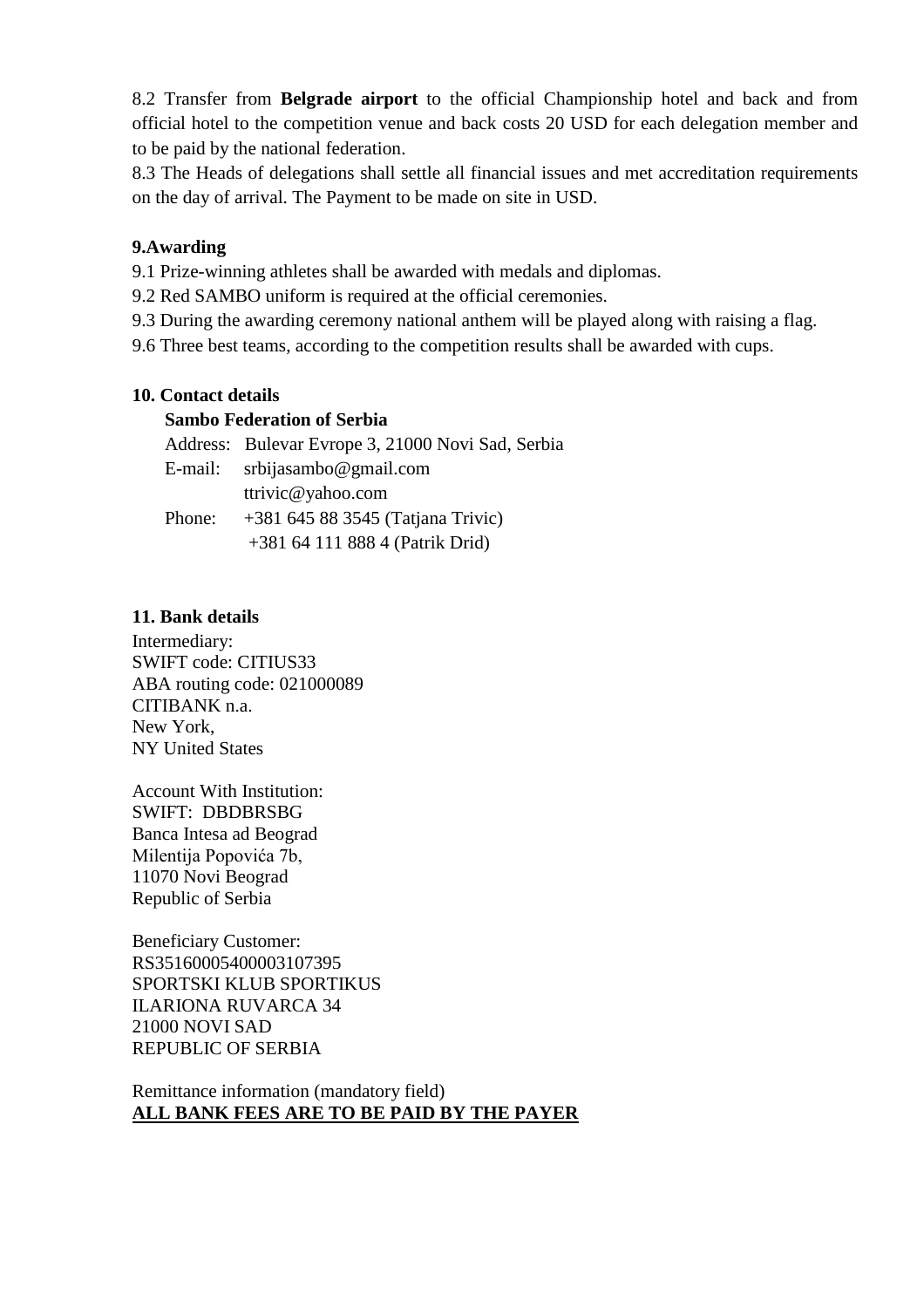## **PROGRAMME OF THE WORLD SAMBO CHAMPIONSHIPS 2020 YOUTH, JUNIORS, ADULTS (M&W, COMBAT SAMBO) NOVI SAD, SERBIA NOVEMBER 4-9, 2020**

| <b>Wednesday, November 4: Day 1</b> |                                                             |  |  |
|-------------------------------------|-------------------------------------------------------------|--|--|
| 10.00-16.00                         | Delegations arrival, Accreditation, Registration            |  |  |
| 10.00-17.00                         | Referees seminar                                            |  |  |
| 10.00-20.00                         | Training                                                    |  |  |
|                                     | Weigh-in Juniors                                            |  |  |
| 18.00-19.00                         | W - 44, 52, 60, 68, 80                                      |  |  |
|                                     | M - 48, 57, 68, 82, 100                                     |  |  |
| 19.00-20.00                         | Representatives' and coaches' meeting / Anti-Doping seminar |  |  |
|                                     | Thursday, November 5: Day 2                                 |  |  |
|                                     | Preliminaries                                               |  |  |
| 10.00                               | Juniors:                                                    |  |  |
|                                     | W - 44, 52, 60, 68, 80                                      |  |  |
|                                     | M - 48, 57, 68, 82, 100                                     |  |  |
| 12.00-14.00                         | Registration of the FIAS Congress participants              |  |  |
| 14.00-16.00                         | <b>FIAS Congress</b>                                        |  |  |
|                                     | Weigh-in                                                    |  |  |
|                                     | Juniors:                                                    |  |  |
|                                     | $W - 48, 56, 64, 72, +80$ kg                                |  |  |
| 15.00-16.00                         | $M - 52$ , 62, 74, 90, +100 kg                              |  |  |
|                                     | <b>Adults</b>                                               |  |  |
|                                     | Women: 48, 60, 72 kg;                                       |  |  |
|                                     | Men: 52, 68, 90 kg;                                         |  |  |
|                                     | Combat SAMBO: 57, 74, 100 kg                                |  |  |
| 17.30-18.00                         | <b>Opening ceremony</b>                                     |  |  |
|                                     | Finals and Awarding ceremony:                               |  |  |
| 18.00-20.00                         | Juniors:                                                    |  |  |
|                                     | W - 44, 52, 60, 68, 80                                      |  |  |
|                                     | M - 48, 57, 68, 82, 100                                     |  |  |
| Friday, November 6: Day 3           |                                                             |  |  |
|                                     | Preliminary                                                 |  |  |
|                                     | Juniors:                                                    |  |  |
|                                     | $W - 48, 56, 64, 72, +80$ kg                                |  |  |
|                                     | $M - 52$ , 62, 74, 90, +100 kg                              |  |  |
|                                     | <b>Adults</b>                                               |  |  |
| 10.00                               | Women: 48, 60, 72 kg;                                       |  |  |
|                                     | Men: 52, 68, 90 kg;                                         |  |  |
|                                     | Combat SAMBO: 57, 74, 100 kg                                |  |  |
|                                     | Finals and Awarding ceremony                                |  |  |
|                                     | Juniors:                                                    |  |  |
|                                     | $W - 48, 56, 64, 72, +80 kg$                                |  |  |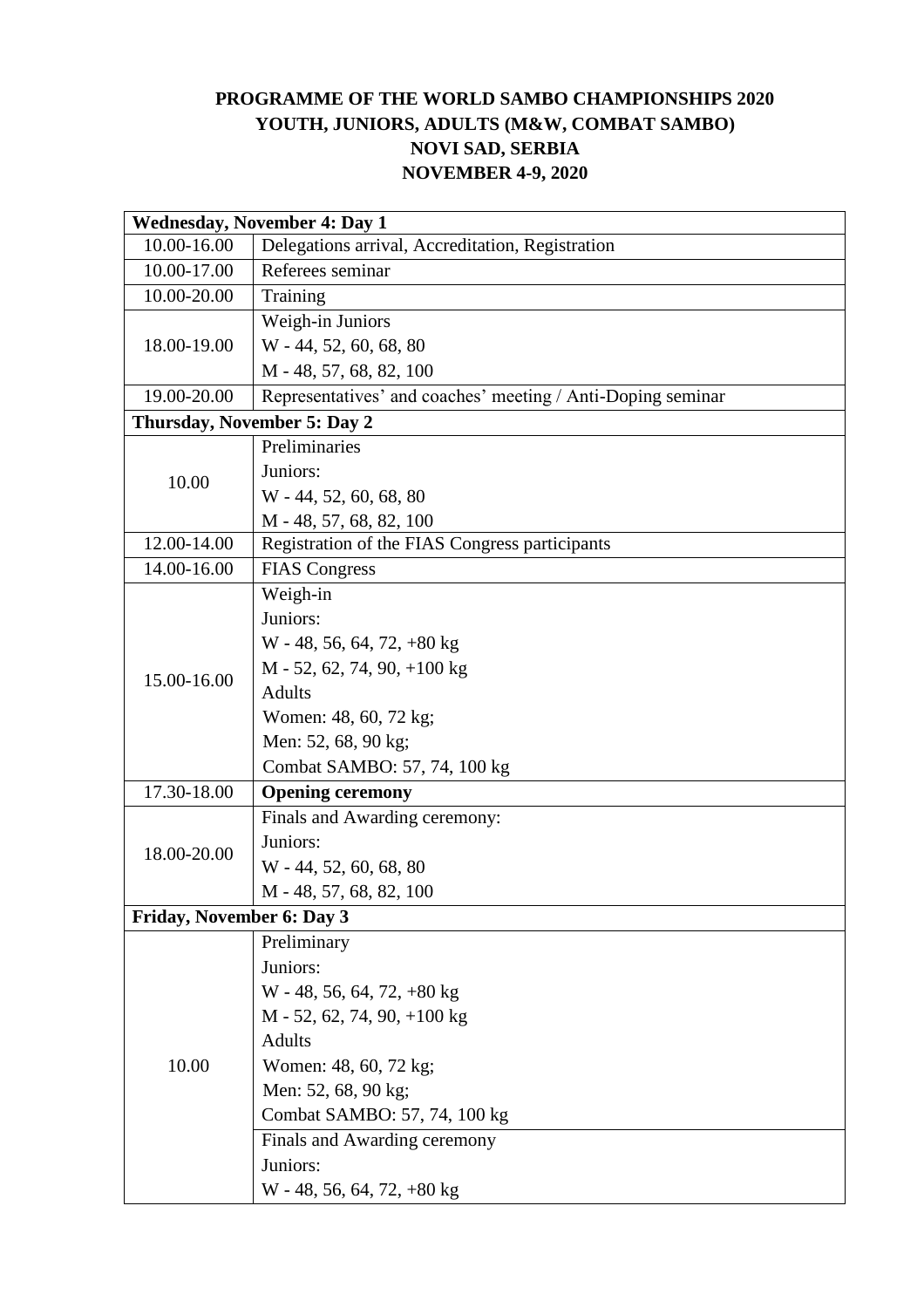|                             | $M - 52$ , 62, 74, 90, +100 kg   |  |  |
|-----------------------------|----------------------------------|--|--|
|                             | Weigh-in                         |  |  |
|                             | Youth                            |  |  |
|                             | W -40, 48, 56, 65, 75            |  |  |
|                             | M -48, 56, 65, 75, 87            |  |  |
| 15.00-16.00                 | <b>Adults</b>                    |  |  |
|                             | Women: 52, 64, 80 kg;            |  |  |
|                             | Men: 57, 74, 100 kg;             |  |  |
|                             | Combat SAMBO: 62, 82, +100 kg    |  |  |
|                             | Finals and Awarding ceremony:    |  |  |
|                             | <b>Adults</b>                    |  |  |
| 18.00-20.00                 | Women: 48, 60, 72 kg;            |  |  |
|                             | Men: 52, 68, 90 kg;              |  |  |
|                             | Combat SAMBO: 57, 74, 100 kg     |  |  |
| Saturday, November 7: Day 4 |                                  |  |  |
|                             | Preliminary                      |  |  |
|                             | Youth                            |  |  |
|                             | W -40, 48, 56, 65, 75            |  |  |
|                             | M -48, 56, 65, 75, 87            |  |  |
|                             | <b>Adults</b>                    |  |  |
| 10.00                       | Women: 52, 64, 80 kg;            |  |  |
|                             | Men: 57, 74, 100 kg;             |  |  |
|                             | Combat SAMBO: 62, 82, +100 kg    |  |  |
|                             | Finals and Awarding ceremony     |  |  |
|                             | Youth                            |  |  |
|                             | W -40, 48, 56, 65, 75            |  |  |
|                             | M -48, 56, 65, 75, 87            |  |  |
|                             | Weigh-in:                        |  |  |
|                             | Youth                            |  |  |
|                             | W -44, 52, 60, 70, +75 kg        |  |  |
| 15.00-16.00                 | $M - 52$ , 60, 70, 81, +87 kg    |  |  |
|                             | <b>Adults</b>                    |  |  |
|                             | Women: 56, 68, +80 kg;           |  |  |
|                             | Men: 62, 82, $+100$ kg;          |  |  |
|                             | Combat SAMBO: 52, 68, 90 kg      |  |  |
|                             | Finals and Awarding ceremony:    |  |  |
|                             | <b>Adults</b>                    |  |  |
| 18.00                       | Women: 52, 64, 80 kg;            |  |  |
|                             | Men: 57, 74, 100 kg;             |  |  |
|                             | Combat SAMBO: 62, 82, +100 kg    |  |  |
|                             | <b>Sunday, November 8: Day 5</b> |  |  |
|                             | Preliminary bouts:               |  |  |
| 10.00                       | Youth                            |  |  |
|                             | W -44, 52, 60, 70, $+75$ kg      |  |  |
|                             | $M - 52$ , 60, 70, 81, +87 kg    |  |  |